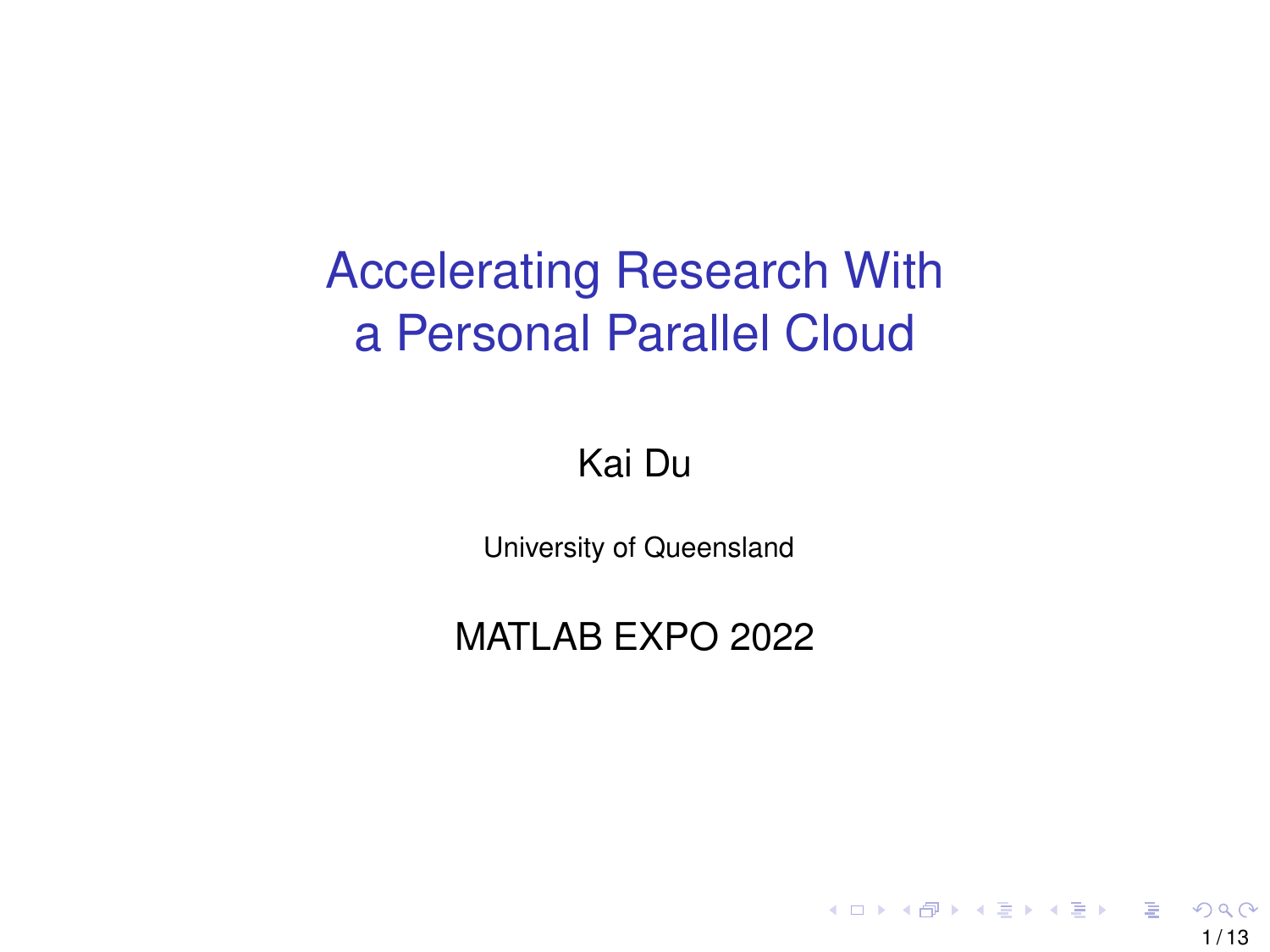### **Overview**

- 1. Introduction
- 2. Parallel Computing
- 3. MATLAB Toolbox
- 4. Wrap Up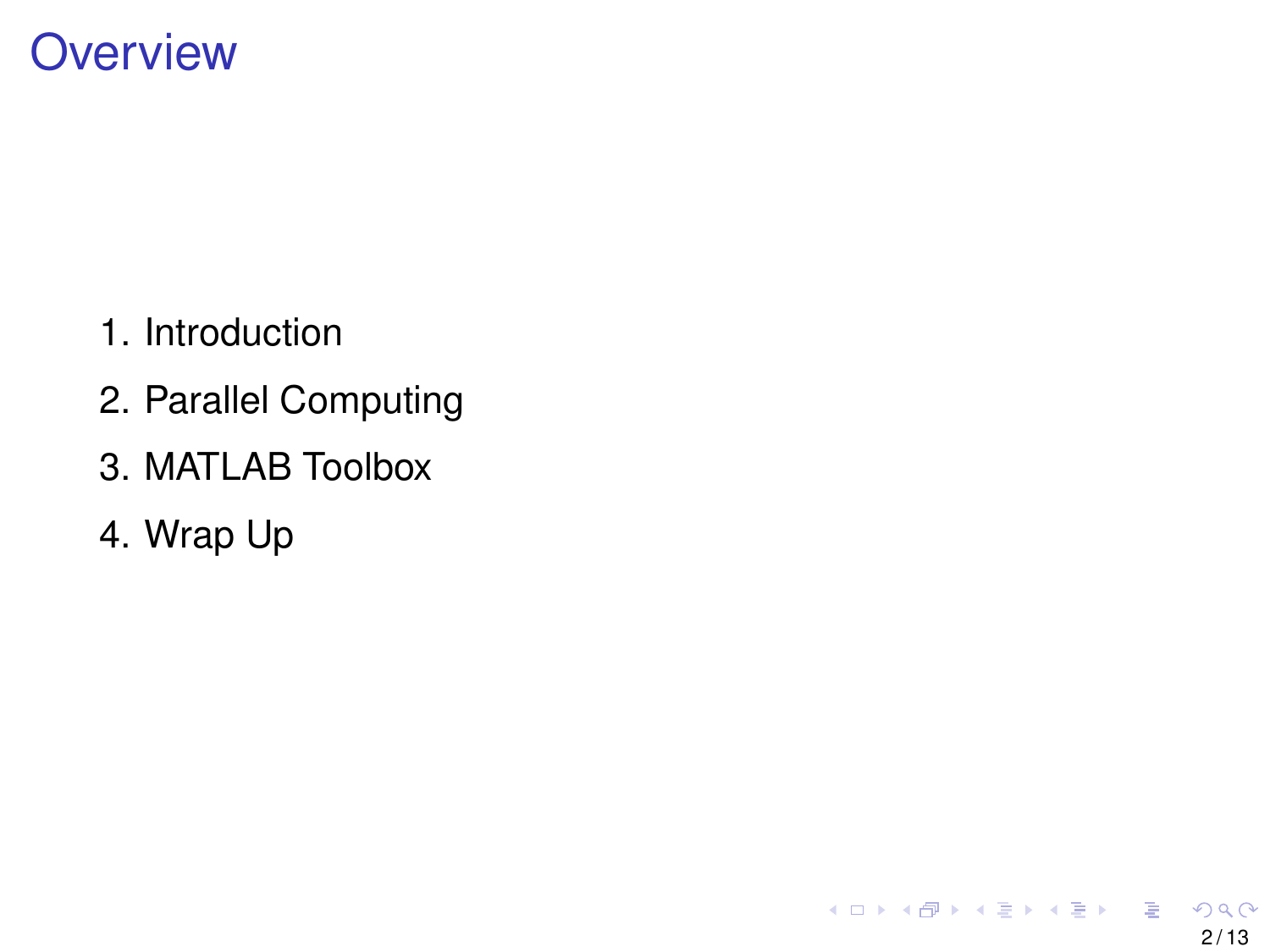## **Introduction**

- Productivity is the key source of economic growth and competitiveness (of a country, a firm and even a person).
- My research focuses on the determinant of efficiency gain, such as the effect of the health care system on a country's productivity.
- I am also interested in how to estimate the change in productivity and efficiency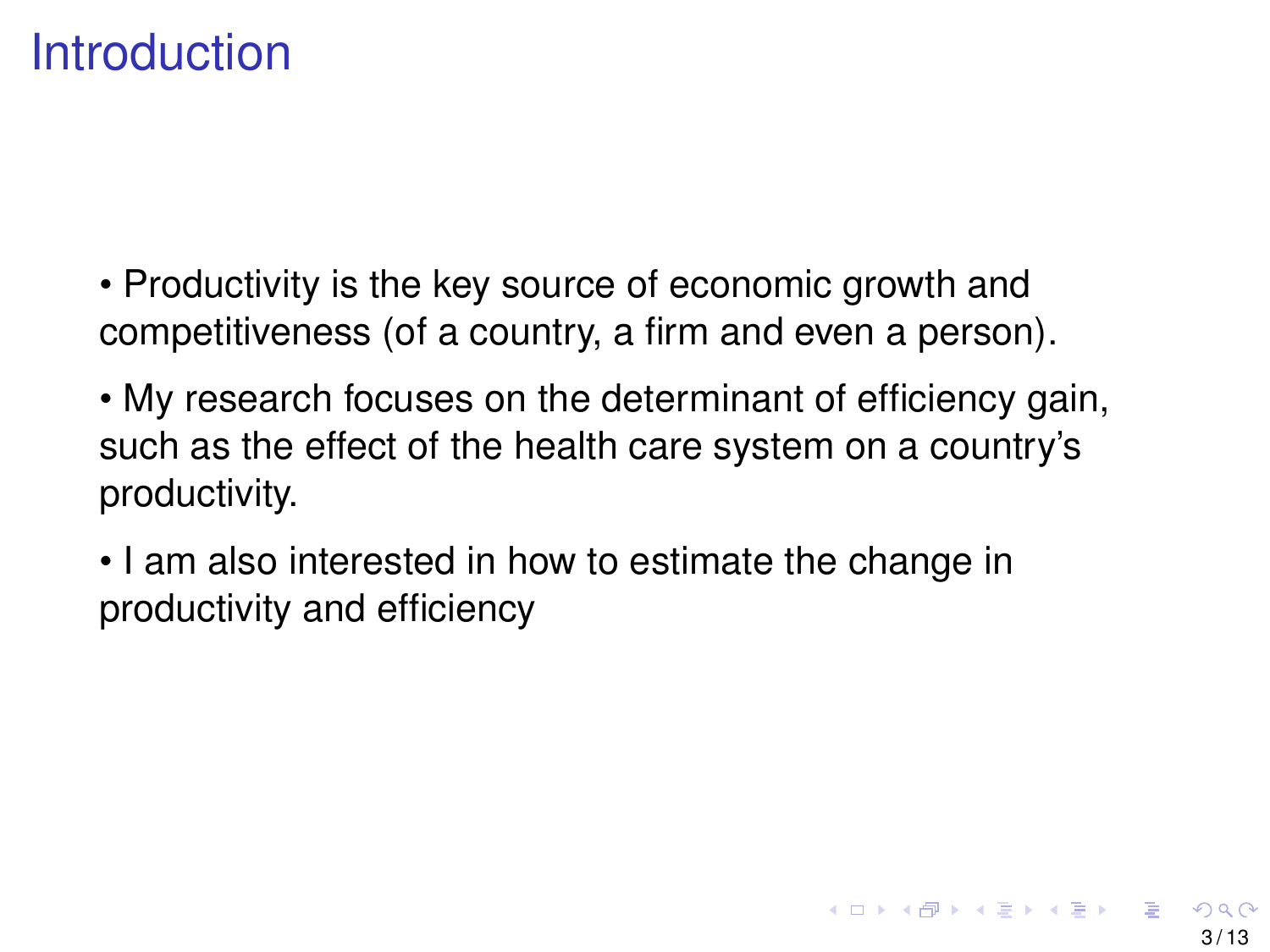## Monte Carlo Simulation

• A critical part of academic rigour is having a systematic and formally designed model that gives reliability and confidence to the inferences drawn.

• Monte Carlo (MC) simulation is an essential ingredient in my research, which needs a lot of computing power and is very time-consuming, especially when bootstrapping is used.

• **Parallel computing** is a natural solution since it can carry out many calculations simultaneously to save the computing time of Monte Carlo simulation and bootstrapping.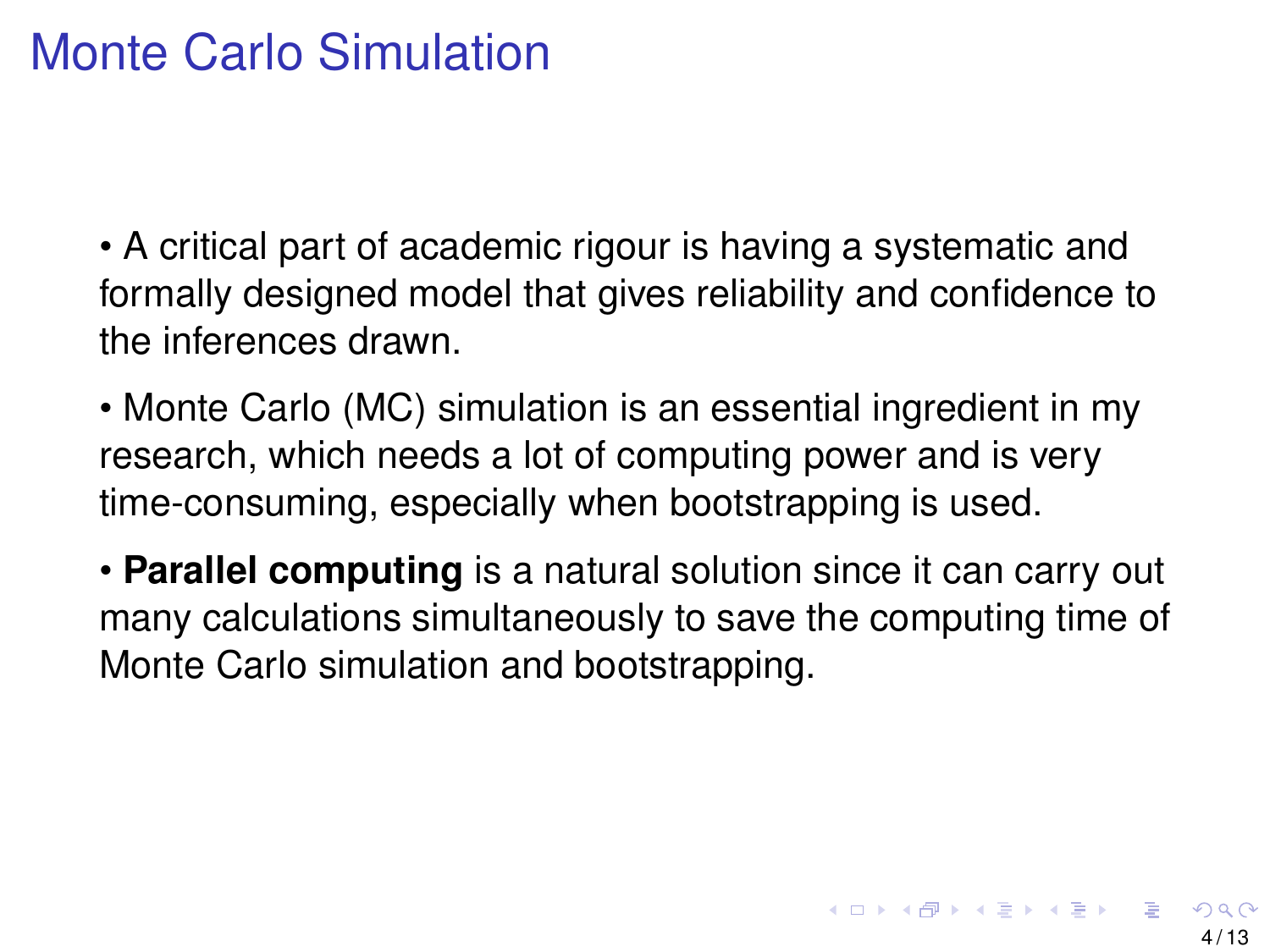## MATLAB Parallel Computing



- I run 1,000 MC trials and 1,000 bootstrapping iteration in each trial for an experience, which means  $1k \times 1k$  MATLAB *linprom*.
- Meanwhile, the sample size increased from  $n = 100$  to  $n = 1,000$ .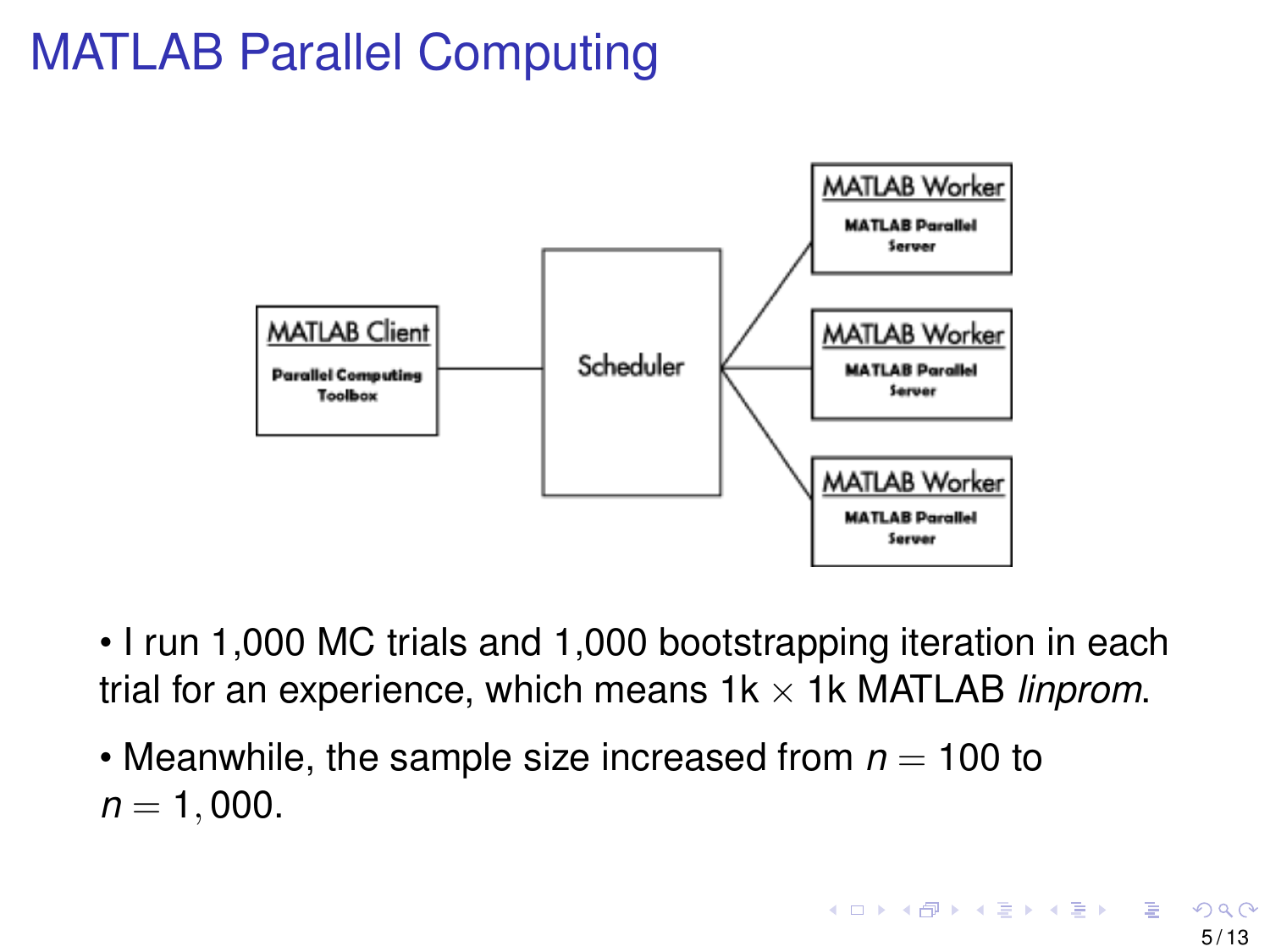## An Example



• The computing time for this graph is 165.144 hours (or almost a week) using 48 virtual CPUs.  $($  ロ )  $($   $($  $)$   $)$   $($   $)$   $($   $)$   $($   $)$   $($   $)$   $($   $)$   $($   $)$   $($   $)$   $($   $)$   $($   $)$   $($   $)$   $($   $)$   $($   $)$   $($   $)$   $($   $)$   $($   $)$   $($   $)$   $($   $)$   $($   $)$   $($   $)$   $($   $)$   $($   $)$   $($   $)$   $($   $)$   $($   $)$   $($   $)$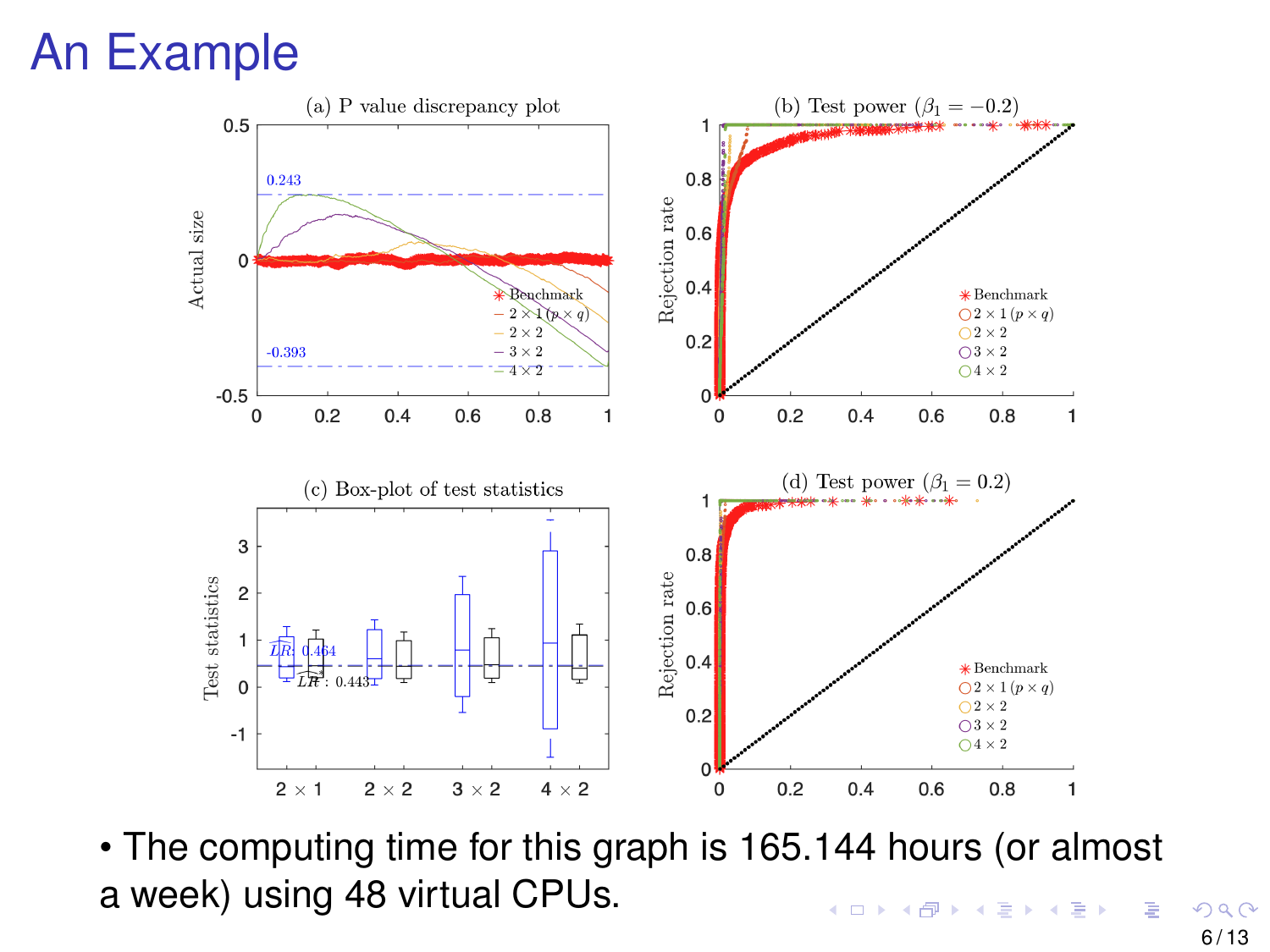## Batch Processing

```
%% Force files to attach
fName = dir('*.m'):
myFiles = {fName(:).name}%myFiles{end+1} = 'RegreVariable.mat';
```

```
್ದಿಷ್ಠಿ
j = batch(c, 'DEA_TrN_Boot', ...'Pool', 22, ...'AttachedFiles', myFiles);
```
- I use batch jobs to off-load the execution of long-running computations in the background.
- *Also*, it supports local machine and cloud computing.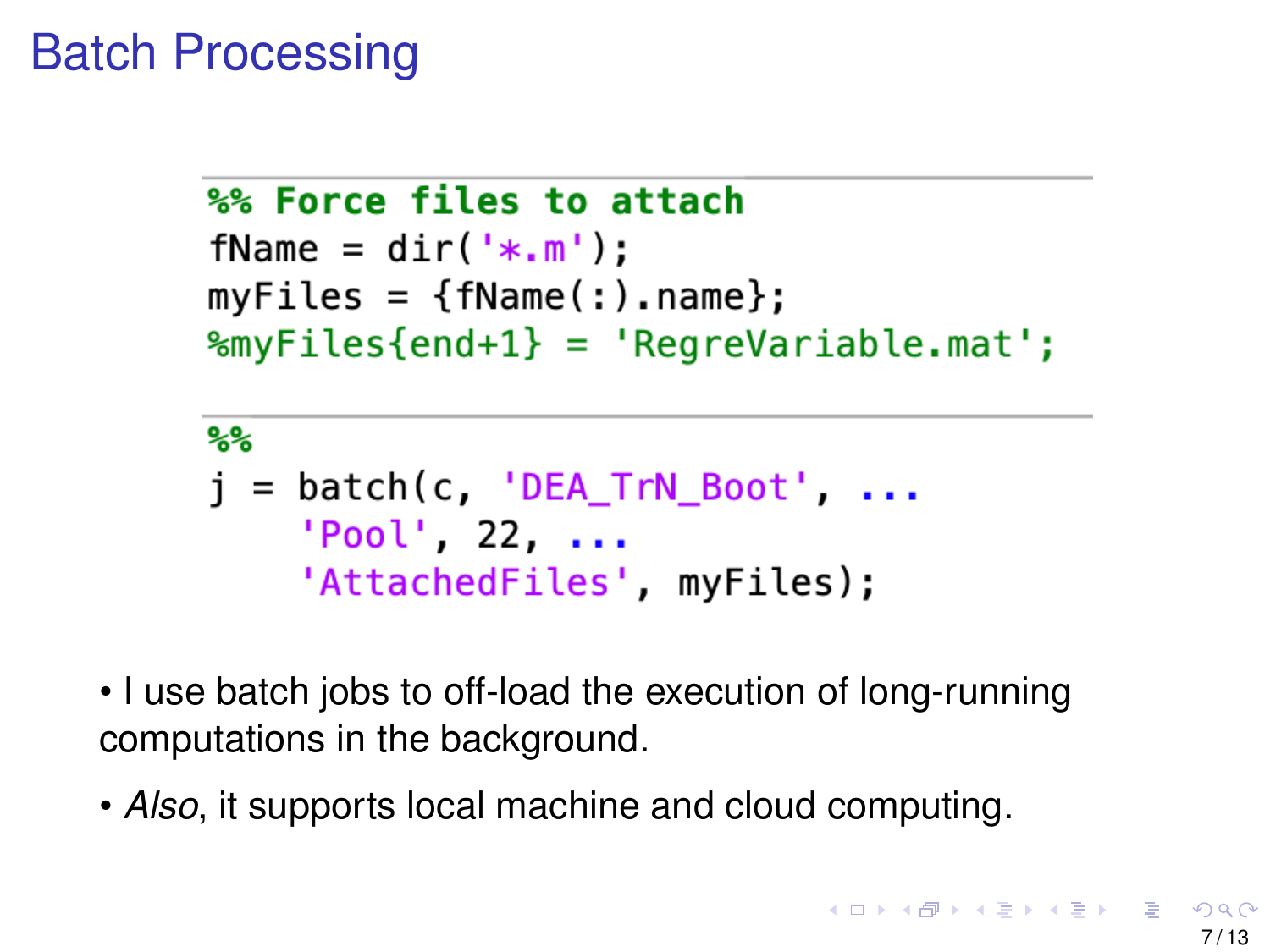# Parallel Computing Toolbox

|                                                                                                                                     | <b>Cluster Profile Manager</b>         |                                                        |                                      |        |                             |                                                                                 |                                    |  |  |
|-------------------------------------------------------------------------------------------------------------------------------------|----------------------------------------|--------------------------------------------------------|--------------------------------------|--------|-----------------------------|---------------------------------------------------------------------------------|------------------------------------|--|--|
| <b>ort</b>                                                                                                                          | Edit                                   | <b>Ga</b> Duplicate <b>A</b> Rename<br><b>T</b> Delete | (+) Set as Default<br>MANAGE PROFILE | Export | Validate<br><b>VALIDATE</b> | an Manage Licenses & Alerts<br>Test Cloud Connectivity<br>Cloud Center<br>CLOUD | $\circledR$<br>Help<br><b>HFIP</b> |  |  |
| Type: MATLAB Job Scheduler for Cloud Center<br>Custer_R2020b_09112020                                                               |                                        |                                                        |                                      |        |                             |                                                                                 |                                    |  |  |
|                                                                                                                                     |                                        |                                                        |                                      |        | <b>Properties</b>           | Validation                                                                      |                                    |  |  |
|                                                                                                                                     |                                        | Stage                                                  |                                      |        | <b>Status</b>               |                                                                                 | Description                        |  |  |
|                                                                                                                                     | Cluster connection test (parcluster)   |                                                        |                                      |        | - Not run                   |                                                                                 |                                    |  |  |
|                                                                                                                                     | Job test (createJob)                   |                                                        |                                      |        | --- Not run                 |                                                                                 |                                    |  |  |
|                                                                                                                                     | SPMD job test (createCommunicatingJob) |                                                        |                                      |        | --- Not run                 |                                                                                 |                                    |  |  |
|                                                                                                                                     | Pool job test (createCommunicatingJob) |                                                        |                                      |        | --- Not run                 |                                                                                 |                                    |  |  |
|                                                                                                                                     | Parallel pool test (parpool)           |                                                        |                                      |        | --- Not run                 |                                                                                 |                                    |  |  |
| Use default $\hat{C}$<br>Number of workers to use:<br><b>STAGE DETAILS</b><br>Run the validation for this stage to see any details. |                                        |                                                        |                                      |        |                             |                                                                                 |                                    |  |  |

• The process to set up the cluster is very intuitive and there are several options for the user, such as local machine, Cloud Center on Amazon Web Services (AWS) and cluster using other computing facilities.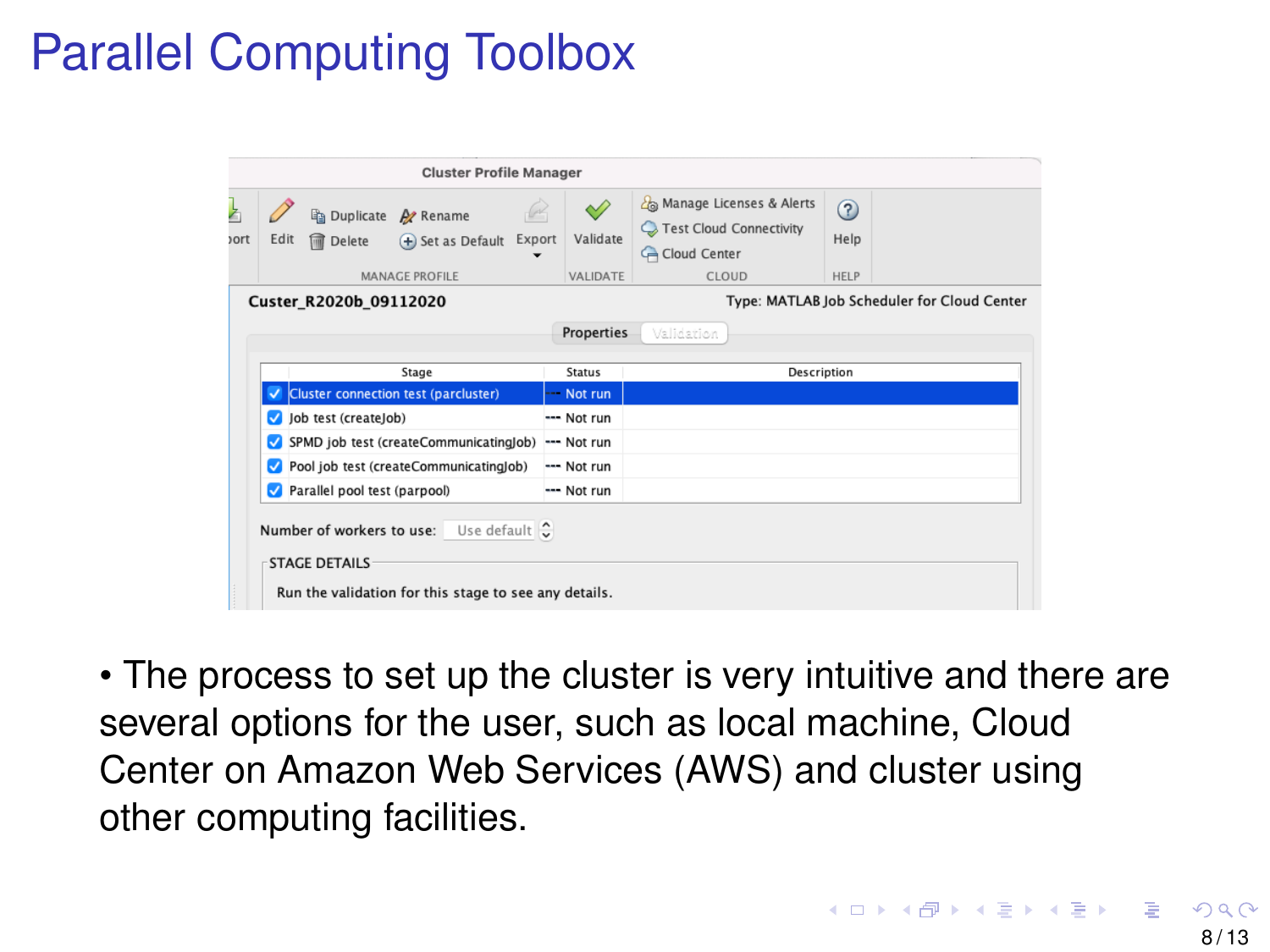# MATLAB Cloud Center



- It is straightforward to use the Cloud Center, but the cost of AWS instances is its disadvantage.
- The cost could be more than one hundred dollars when several instances are running for a day.
- It is a good solution for small projects but is not suitable for academic research.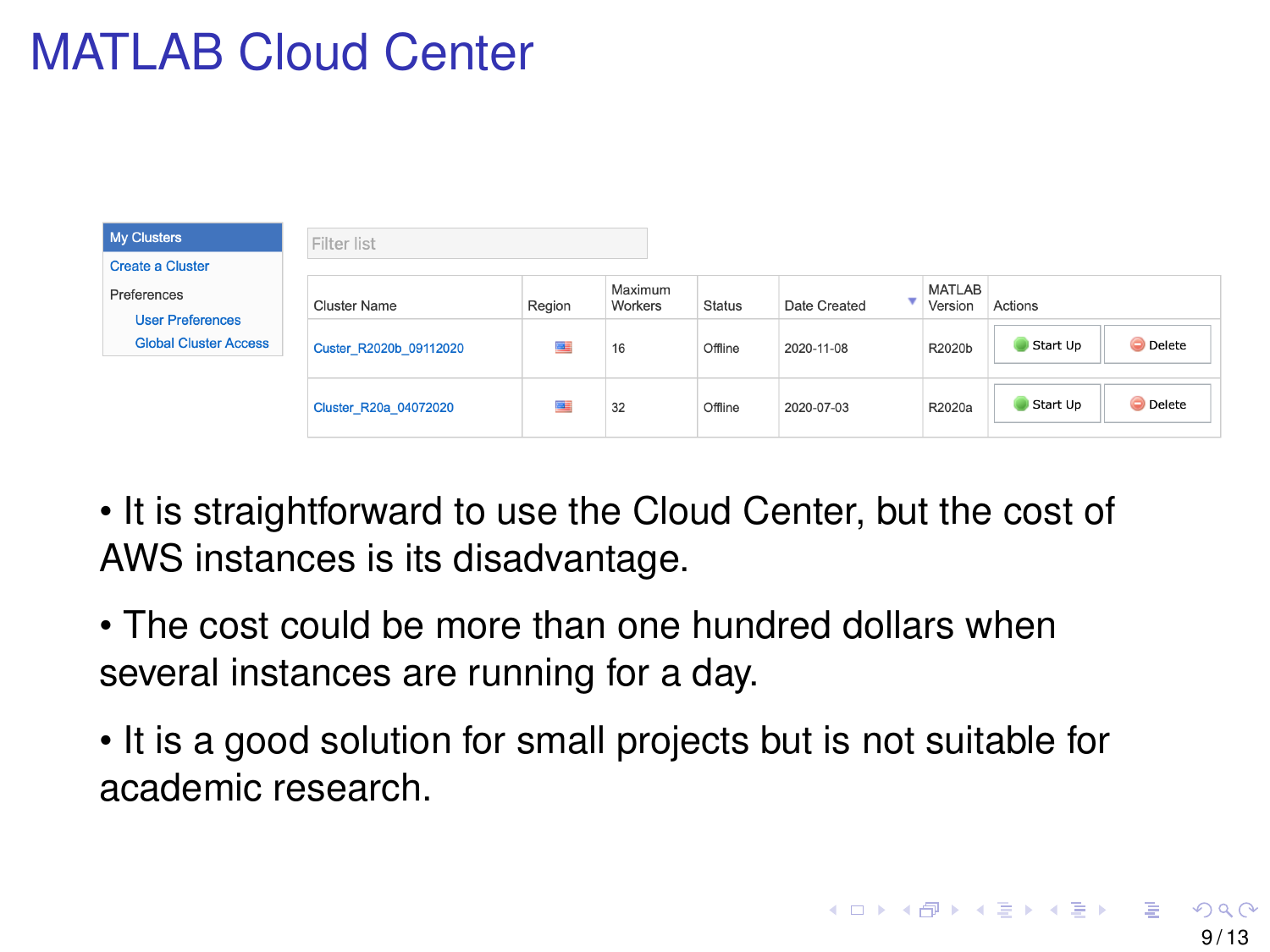## Personal Cluster



• With a little bit of help from MathWorks, it is possible to set up a personal cluster using the computing facilities in Australia, such as National Computational Infrastructure (NCI) Australia, ARDC Nectar Research Cloud and Pawsey Supercomputing Centre. Most importantly, **zero financial burden**!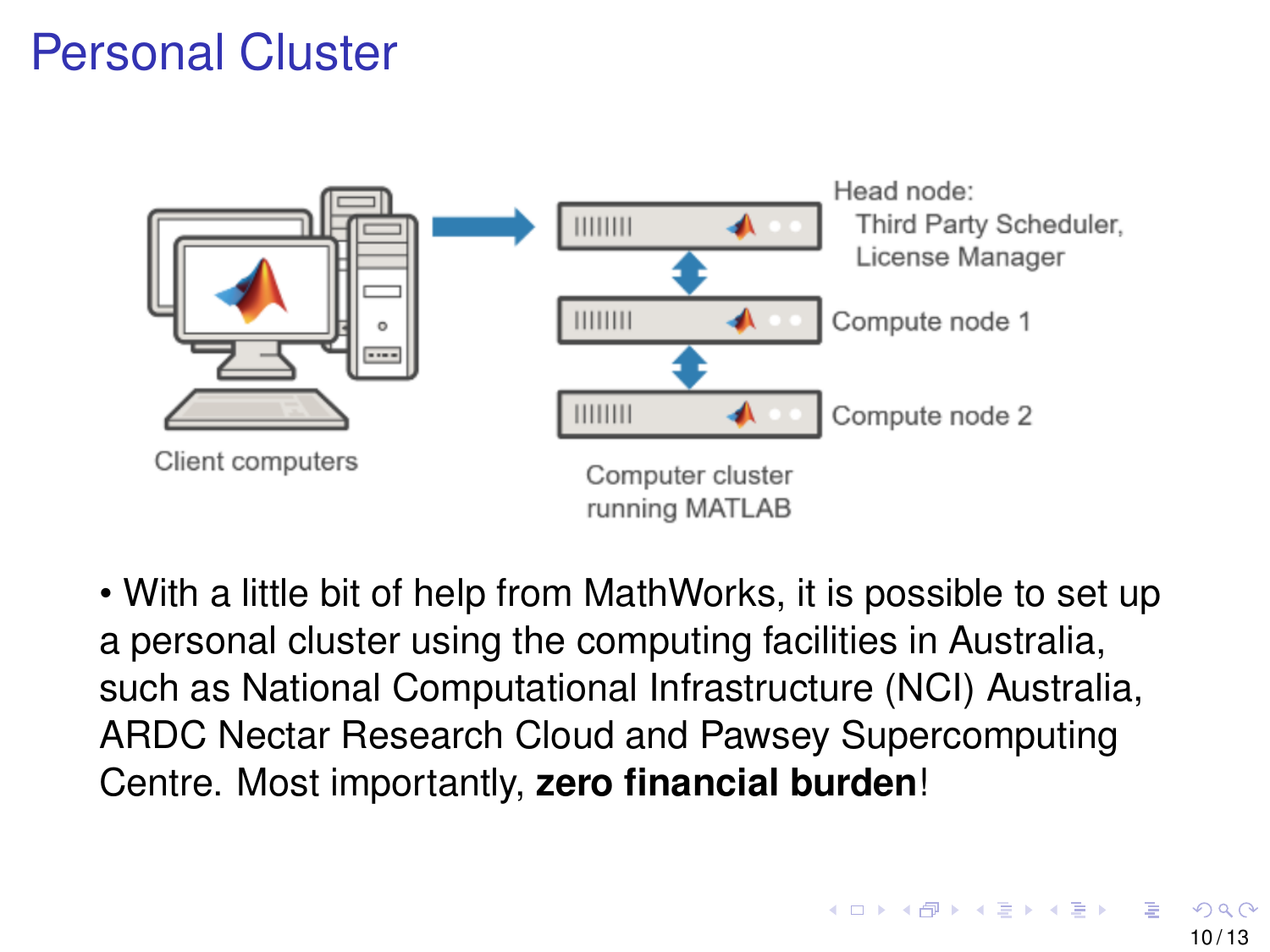## General Procedure

#### • **Head node**

Using the X server install the software of parallel server Edit the start-up scripts to point to the server $1$ 

#### • **Worker nodes**

Using the X server install the client software

Edit the start-up scripts

 $1$ The scripts are available upon request (with the permission from the author and Mathworks).  $\mathbf{A} \oplus \mathbf{A} \rightarrow \mathbf{A} \oplus \mathbf{A} \rightarrow \mathbf{A} \oplus \mathbf{A} \rightarrow \mathbf{A} \oplus \mathbf{A}$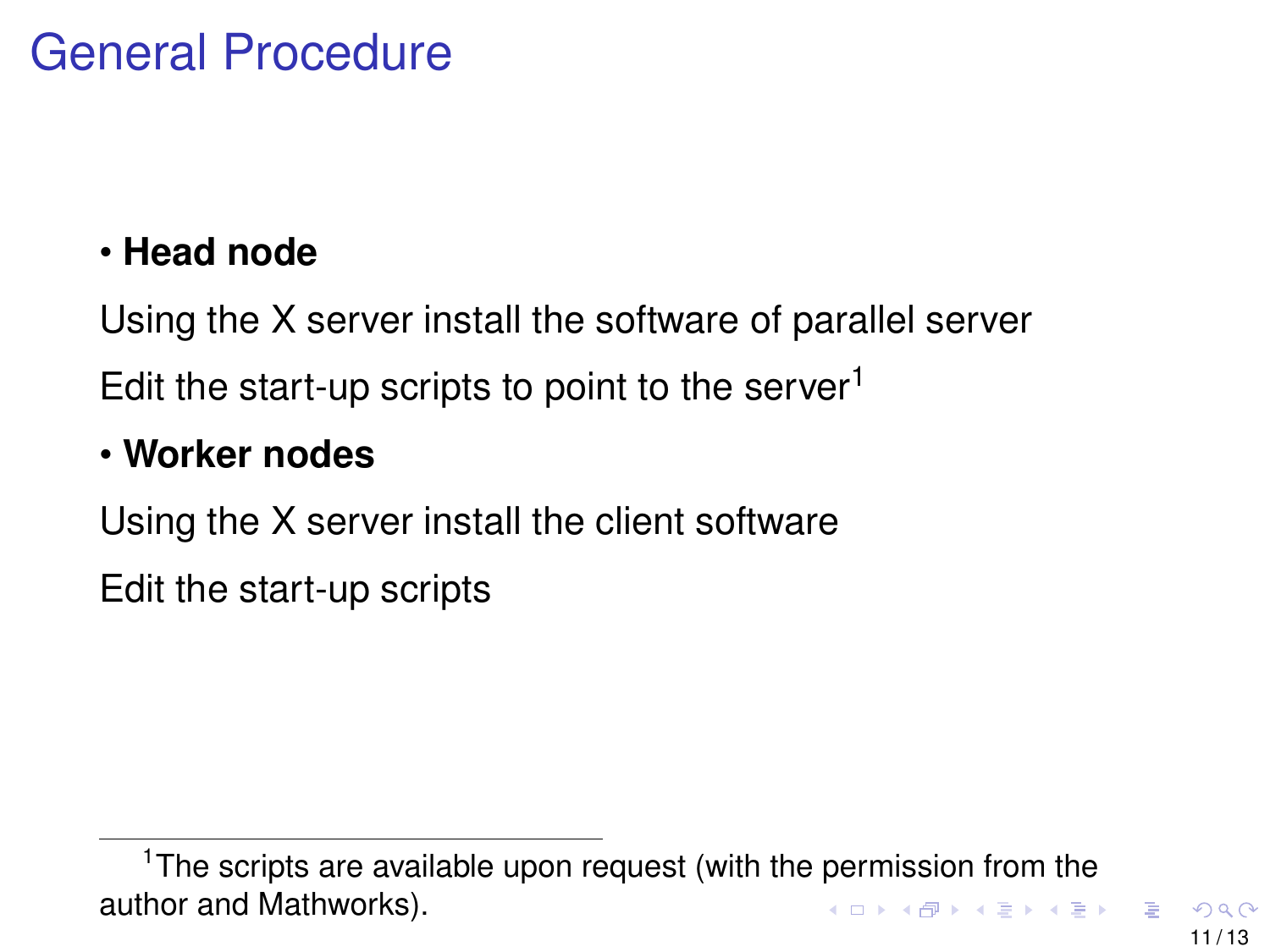# Wrap Up

• With more and more businesses moving to the 'cloud', it's important for researchers to embrace the new technology, so they don't get stuck in the 'digital stone age'.

• For our research, we also need to do a cost-benefit analysis of our precious time, financial burden, and outcome.

• The software of MATLAB is a useful tool but their service is more important than the software.